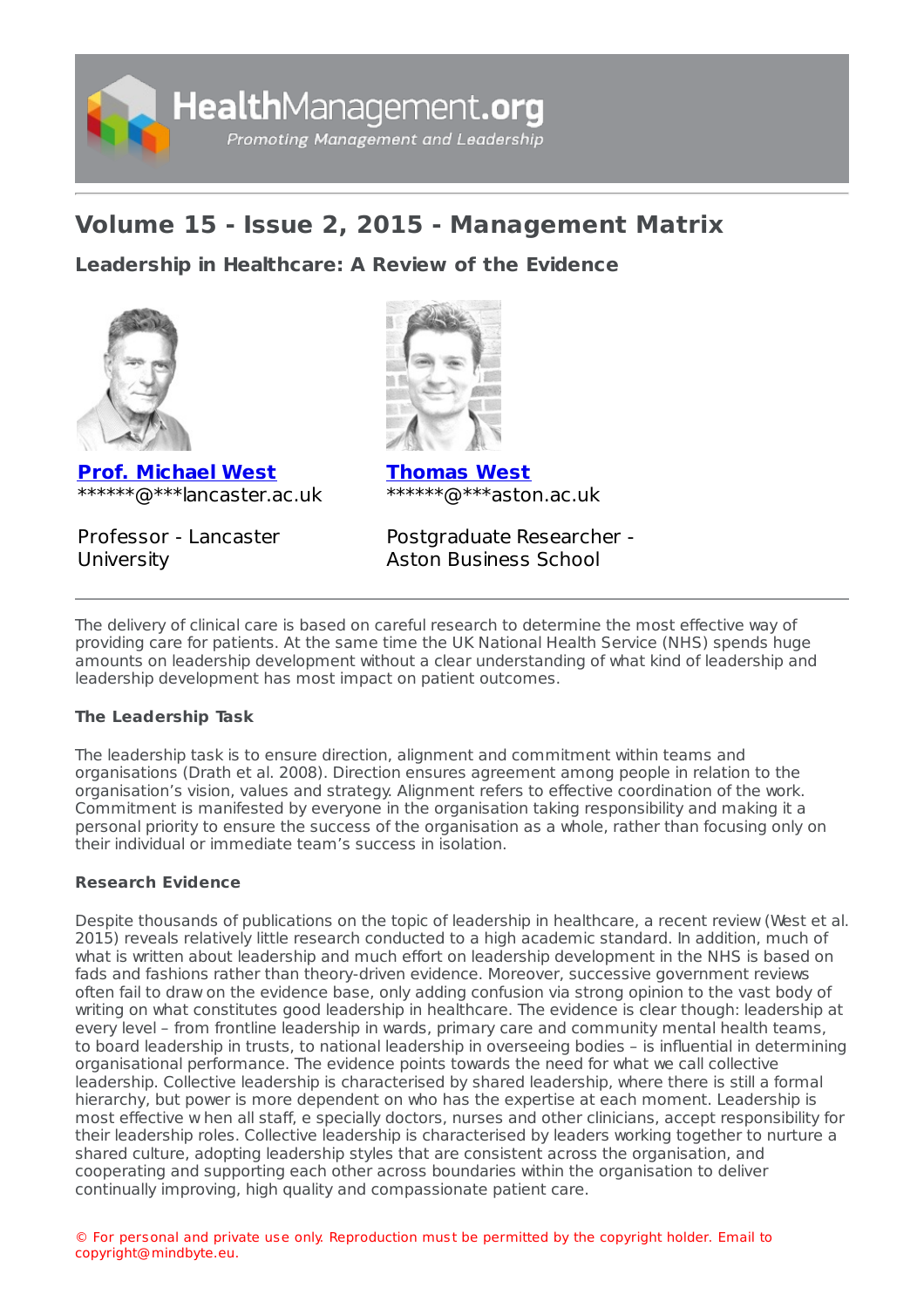We conducted a literature review across a large number of databases, including Business Source Complete (EBSCO), Web of Science, British Nursing Index (BNI), CINAHL (Cumulative Index to Nursing and Allied Health Literature), and JSTOR. We limited our search terms to articles published in the last 10 years, in English, and peer-reviewed. A separate review was conducted, which looked at the grey literature and trade press. Below, we briefly summarise some of the evidence we found from our review, in relation to key leadership groups.

### **Nurse Leaders**

Nurses prefer managers who are participative, facilitative and emotionally intelligent, and such styles are in turn linked to team cohesion, lower stress, and higher empowerment and self-efficacy. Effective nurse leaders are characterised as flexible, collaborative, power-sharing, and as using personal values to promote high quality performance. Van Bogaert et al. (2010) examined the effects of nursing environments and burnout on job outcomes and quality of care. Nursing management was positively related to perceived quality of care and staff satisfaction in this study, while other studies found relationships with medication errors and staff levels of wellbeing, burnout and turnover intention. In their literature review Wong et al. (2013) also note a relationship between nurses' relational leadership styles and lower levels of mortality rates and medication errors.

Katrinli et al. (2008) examined the quality of nurse managers' relationships with their staff, nurses' organisational identification, and whether job involvement mediated any relationship between these factors. When nurse leaders gave nurses opportunities for participation in decision-making, nurses reported high levels of organisational identification and job performance as a consequence. Empowerment of nurses to bring about quality improvement emerges from the literature as a possible key factor. Wong and Laschinger (2013) describe how authentic leadership can influence job satisfaction and outcomes through empowerment. Authentic leadership is characterised by honesty, altruism, kindness, fairness, accountability, and optimism; authenticity implies consistency with values of providing high quality and compassionate patient care.

## **Medical Leaders**

In a large scale review of medical leadership models Dickinson et al. (2013) found that medical or clinical leadership varied across the case study sites they assessed. There were reported variations both between and within organisations in the extent to which doctors felt engaged in the work of their organisations. Those organisations with high levels of medical engagement performed better on available measures of organisational performance than others. In an earlier study Hamilton et al. (2008) found that in high-performing trusts, interviewees consistently identified higher levels of medical engagement. Additionally, Veronesi et al. (2013) examined strategic governance in NHS hospital trusts, and found that the greater the percentage of clinicians on governing boards the better the performance, patient satisfaction and morbidity rates (inversely) were.

## **Team Leaders in Healthcare**

Effective team working is an essential factor for organisational success, frequently cited in the grey literature. The largest study to date used team member ratings of leadership in an NHS sample of 3,447 respondents. The results revealed that leadership clarity was associated with clear team objectives, high levels of participation, commitment to quality of care and support for innovation. Where there was conflict about leadership within the team, team processes and outcomes were poor. However, more recent metaanalyses of research consistently indicate that, across sectors, shared leadership in teams predicts team effectiveness (eg D'Innocenzo et al. 2014; Wang et al. 2014). These findings are not inconsistent, because having a clearly designated team leader may be associated with less conflict over leadership and as a consequence the enhanced ability of team members to smoothly assume leadership roles and responsibilities when their expertise is relevant.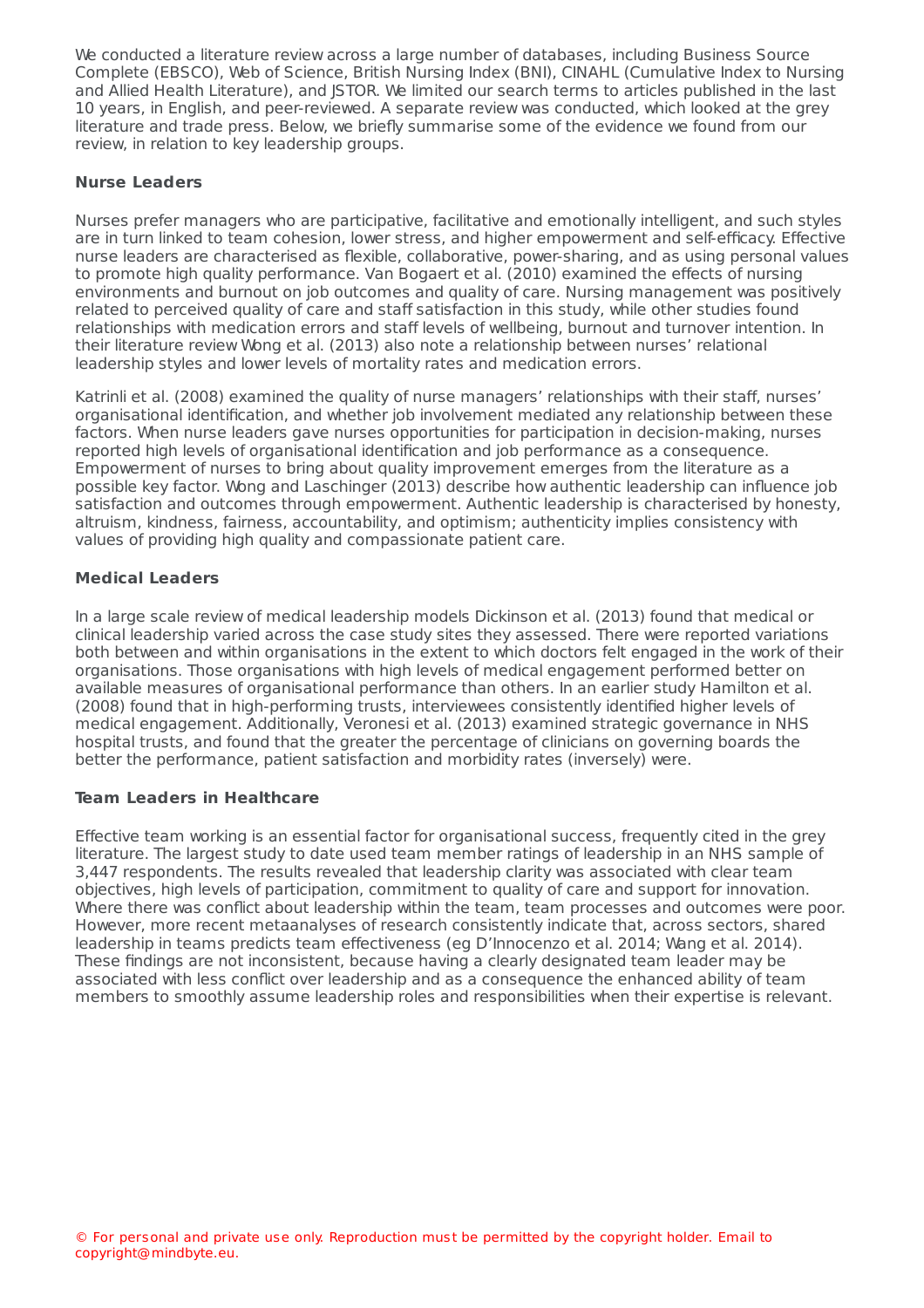

#### **Organisational Leaders**

In one of the few studies examining the relationship between leadership and organisational outcomes in healthcare, Shipton et al. (2008) investigated the impact of leadership and climate for high quality care on hospital performance. The research revealed that top management team leadership predicted the performance of hospitals. Specifically, top management team leadership was strongly and positively associated with clinical governance review ratings, hospital 'star' ratings, and significantly lower levels of patient complaints.

#### **Leadership, Culture and Climate in Healthcare**

In the largest study of culture in the English National Health Service (NHS), Dixon-Woods et al. (2014) concluded that six key elements were necessary for sustaining cultures that ensure high quality, compassionate care for patients: inspiring visions operationalised at every level by leaders; leaders ensuring clear aligned objectives for all teams, departments and individual staff; supportive and enabling people management; high levels of staff engagement; leaders focused on ensuring learning, innovation and quality improvement in the practice of all staff; and effective team working.

Another large scale, longitudinal study, involving all 390 NHS organisations in England, identified a link between aspects of climate (eg working in wellstructured team environments, support from immediate managers, opportunities for contributing toward improvements at work) and a variety of indicators of healthcare organisation performance (West et al. 2011). Climate scores were linked to outcomes such as patient mortality, patient satisfaction, staff absenteeism, turnover intentions, quality of patient care and financial performance. The results revealed (among many other relevant relationships) that patient satisfaction was highest in organisations that had clear goals, and whose staff saw their leaders in a positive light. Staff satisfaction was directly related to subsequent patient satisfaction.

#### **Leader and Leadership Development**

Leader and leadership development are vital for healthcare, with considerable resources dedicated from budgets always under great pressure. In the UK, NHS England has invested many tens of millions of pounds through the NHS Leadership Academy in order to increase leadership capabilities across the NHS. Summative figures for local and regional investment are lacking, but estimates are between 20 and 29 percent of an organisation's training and development budget is dedicated to leadership development.

One approach relies on the definition of leadership competencies. Numerous competency frameworks, competency libraries and assessments are available off-the-shelf, and organisations have been using them for many years to map the leadership competencies required for the success of their organisations. The UK NHS competency orientation derives from the multiple and overlapping

© For personal and private use only. Reproduction must be permitted by the copyright holder. Email to copyright@mindbyte.eu.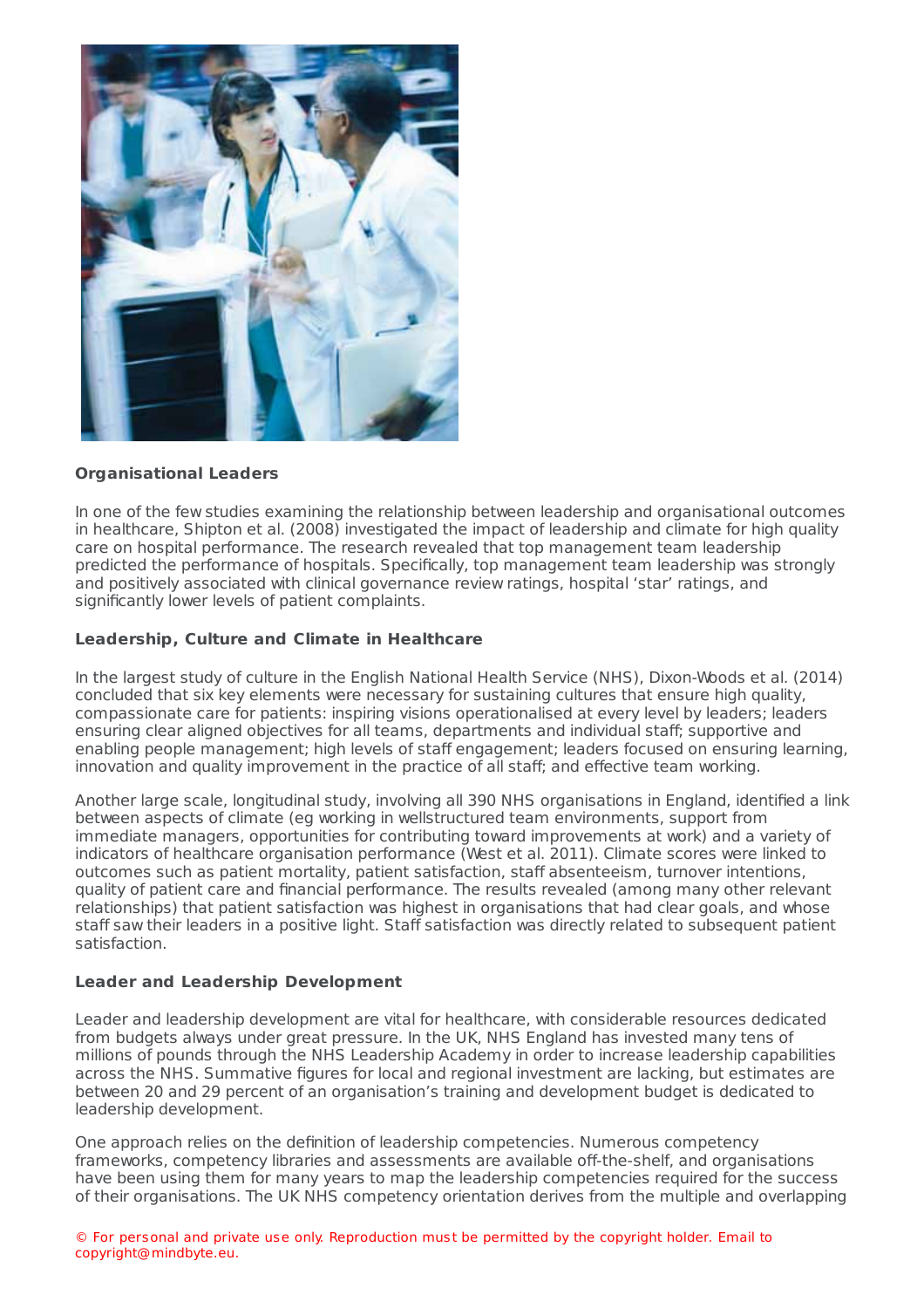of their organisations. The UK NHS competency orientation derives from the multiple and overlapping competency frameworks and career structures developed over recent years. A wide range of programmes based on these competency models have been delivered, and varied instruments are used to underpin these competency frameworks, with the majority having, at best, poor psychometric properties and unclear theoretical underpinnings. Consequently there is little evidence that the use of these competency frameworks translates into improved leader effectiveness or evidence about which framework is most appropriate. The research literature on leadership generally does not yet show that competency frameworks are potent in enabling leaders to improve their effectiveness.

Evidence of the effectiveness of leader development in healthcare mainly derives from research with medical and other clinical leaders. One-off programmes generally do not provide the sustained support and continual improvement in leadership training likely to be necessary to ensure impact on key outcomes, such as quality of care. However, there are examples of more successful programmes from within the NHS such as the Royal College of Nursing Clinical Leadership Programme (CLP), which has been offered since 1995, and which has been shown as successful in improving nurses' transformational leadership competencies. There is no evidence of benefits to patient care, however.

In comparison with the focus on leader development, leadership development – the development of the capacity of groups and organisations for leadership as a shared and collective process – is far less well explored and researched. However, as previously noted much of the available evidence, particularly in the NHS, highlights the importance of collective leadership, and advocates a balance between individual skill-enhancement and organisational capacity building. Research evidence suggests the value of this, particularly at team level: meta analyses demonstrate that shared leadership in teams predicts team effectiveness, particularly, but not exclusively, within healthcare.

The need for leadership cooperation across boundaries is not only intra organisational. Health and social care services must be integrated in order to meet the needs of patients, service users and communities both efficiently and effectively. Healthcare has to be delivered increasingly by an interdependent network of organisations. This requires that leaders work together, spanning organisational boundaries both within and between organisations, prioritising overall patient care rather than the success of their component of it. That means leaders working collectively and building a cooperative, integrative leadership culture – in effect collective leadership at the system level.

The implication of this new understanding of leadership is that our approach to leader and leadership development is distorted by a preoccupation with individual leader development (important though it is), often provided by external providers in remote locations. Developing collective leadership for an organisation depends crucially on context and is likely to be best done 'in house' with expert support, highlighting the important contribution of Organisation Development and not just Leader Development.

Evidence-based approaches to leadership development in healthcare are needed to ensure a return on the huge investments made. It remains true that experience in leadership is demonstrably the most valuable factor in enabling leaders to develop their skills, especially when they have appropriate guidance and support. Focusing on how to enhance such learning from experience should also be a priority.

#### **National Level Leadership**

National level leadership plays a major role in influencing the cultures of NHSorganisations. Many reports have called for the bodies that provide national leadership to develop a single integrated approach, characterised by a consistency of vision, values, processes and demands. The approach of national leadership bodies is most effective when it is supportive, developmental, appreciative and sustained; when health service organisations are seen as partners in developing health services; and when health service organisations are supported and enabled to deliver ever improving high quality patient care. The cultures of these national organisations should be collective models of leadership and compassion for the entire service.

#### **Conclusions**

The key challenge facing all NHS organisations is to nurture cultures that ensure the delivery of continuously improving high quality, safe and compassionate care. Leadership is the most influential factor in shaping organisational culture, so ensuring the necessary leadership behaviours, strategies and qualities are developed is fundamental. There is clear evidence of the link between leadership and a range of important outcomes within health services. The challenges that face healthcare

© For personal and private use only. Reproduction must be permitted by the copyright holder. Email to copyright@mindbyte.eu.